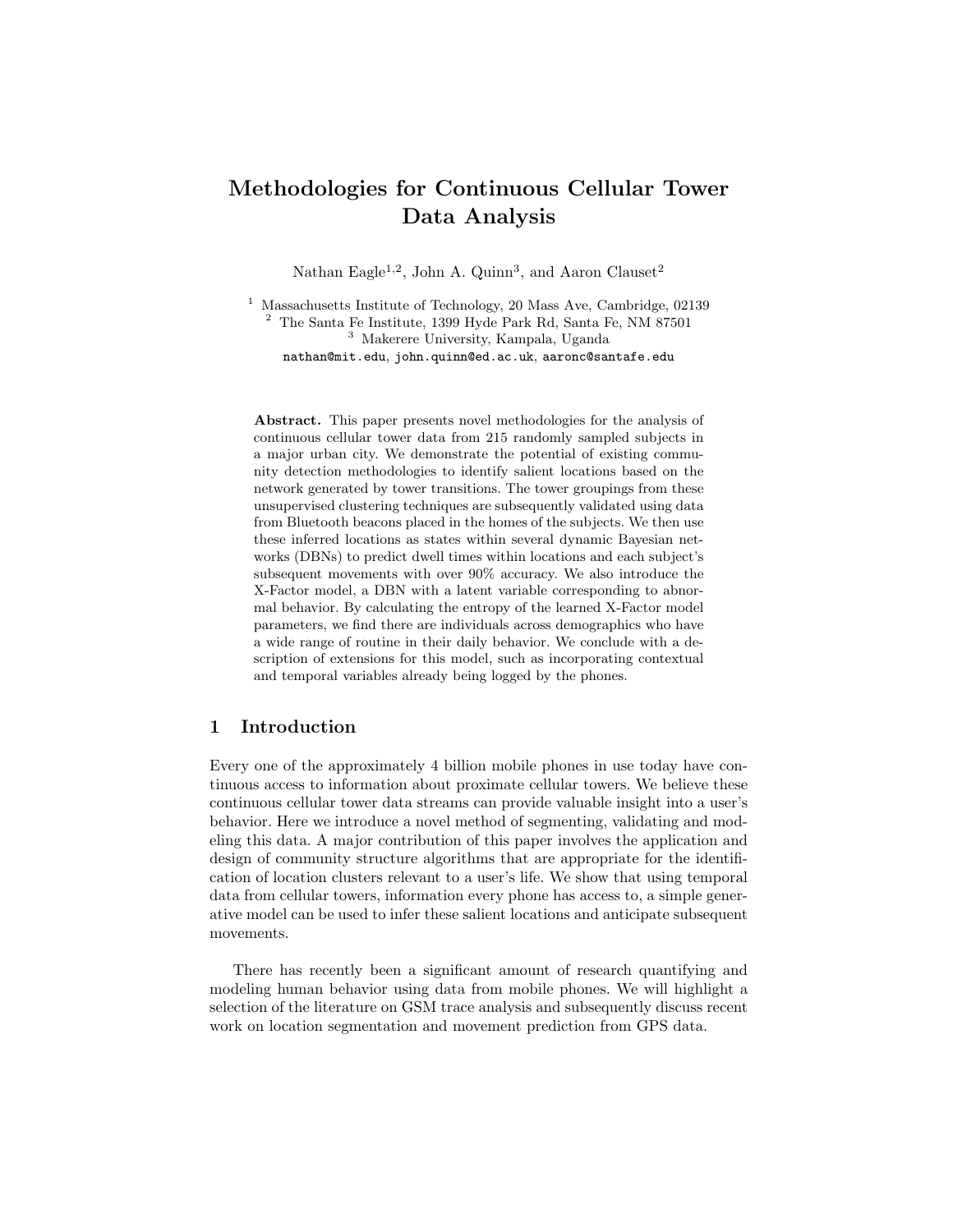Mobile phones are continuously, passively monitoring signals from proximate cellular towers. However, due to power constraints, a mobile phone typically does not continuously send back similar signals alerting the nearby towers of its particular location. While there has been recent work on analysis of data from mobile phone operators [1, 2], call data records (CDR) from operators only provide estimates of locations when the phone is in use.<sup>4</sup> Therefore, the only method of obtaining continuous cellular tower data is by installing a logging application on the mobile phone itself.

There have been a variety of projects that have involved installing a mobile phone application that logs visible cellular towers and Bluetooth devices on a set of subjects phones including HIIT's Context project, MIT's Reality Mining project [3] and the PlaceLab [4, 5] research at Intel Research. Additionally, other research projects have demonstrated the utility of cellular tower data for a broad spectrum of applications ranging from contextual image tagging [6] to inferring the mobility of an individual [7]. Generally this logging software records between one to four of the cellular towers with the highest signal strength, however, recent research suggests it is possible to localize a handset down to 2.5 meter accuracies if the number of detected towers is dramatically increased [8].

Dynamic Bayesian Networks (DBNs) have been widely used for quantifying and predicting human behavior. For analysis of human movement, typically these models involve location coordinates that are much more precise than cellular tower data, such as GPS data. These models are trained on general human movement [9] or more specific data such as transportation routes [10].

As opposed to the previous work above, our dataset comes from randomly sampled individuals in a large US metropolitan city. We introduce several segmentation algorithms taken from the community structure literature and apply them to networks of cellular towers. Coupling bluetooth beacon data placed in the homes of each subject with the tower data, we validate the output of the community structure algorithms with the community of towers co-present with the beacon exposures. We then describe several DBNs that use the inferred locations clusters as states to parametrize and predict subsequent movements. One such DBN we use for behavioral modeling includes a latent variable, the X-Factor, corresponding to a binary switch indicative of "normal" or "abnormal" behavior. We compare the entropy of the learned X-Factor parameters across different demographics and conclude with ideas for extensions to these models as future work.

## 2 Methods

#### 2.1 Data Description

Our data was generated from the phones of 215 subjects from a major US city. After providing informed consent, these subjects were given phones that logged

<sup>4</sup> Operators can also 'ping' a phone to have it report back to a nearby tower, however this requires additional power from the phone and therefore typically is impractical for continuous location tracking.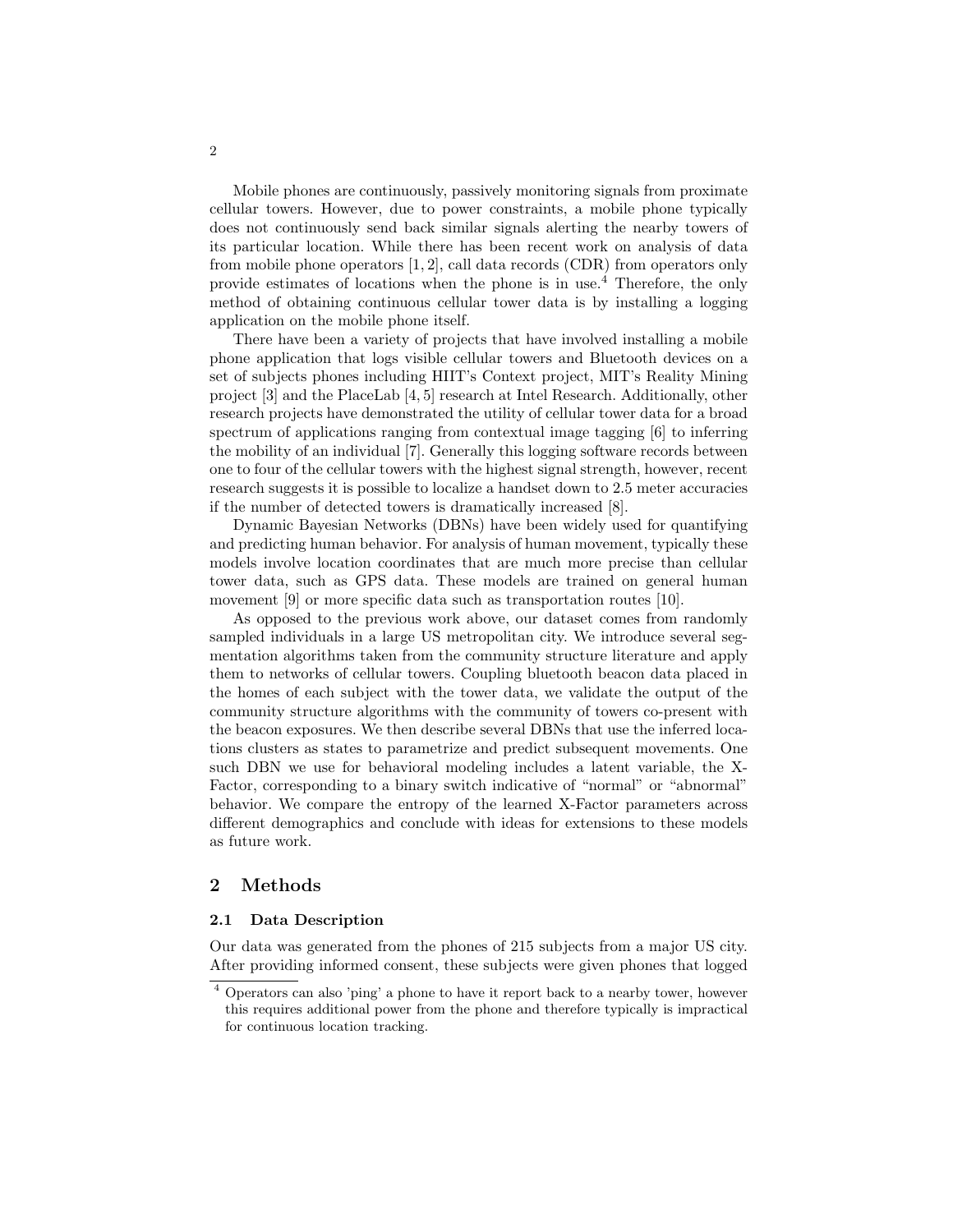the ID of the four cellular towers with the strongest signal strength every 30 seconds. Additionally, the phones conducted Bluetooth scans every minute. Bluetooth beacons were deployed in the homes of each subject; as the beacons are detected only if the phone is within 10 meters of the beacon, detection implies the subject is at home. Additional data about the ambient audio environment was also collected, but not used for this analysis. The data was compressed on the mobile phone and uploaded to a central server after each day.

In contrast to previous datasets, every subject in our study was randomly sampled from a particular city. By offering a smartphone and free service, over 80 percent of the randomly selected individuals agreed to participate in the study. The demographic information we have about the subjects is evenly distributed among ethnic groups and income levels, accurately reflecting the distribution that makes up the city's inhabitants. No longer constrained to the study of academics or researchers, our data represents one of the first comprehensive behavioral depictions of the inhabitants within a major urban city.

## 2.2 Segmentation via Community Structure

Each phone records the four towers with the strongest signal at 30 second intervals. This data can therefore be represented as a cellular tower network (CTN) where each node is a unique cellular tower, an edge exists between two nodes if both towers co-occur in the same record, and each edge is weighted with the total amount of time (over all records) the pair co-occurred. A CTN is generated for each of the subjects, which includes every tower logged by the phone during the 5-month period. The nodes in the CTN that have the highest total edge weight (the node's "strength") correspond to the towers that are most often visible to the phone. Further, a group of nodes with a large amount of weight within the group, and less weight to other nodes, should correspond to a "location" where the user spends a significant amount of time. Figure 2 shows a 32-tower subgraph of one CTN, segmented into five such locations.

To allow for a meaningful comparison, we use three qualitatively different heuristics for clustering nodes into locations.

Ncut The first segmentation algorithm depends on Shi and Malik's normalized  $cut$  (Ncut) criterion [11], which, like many cut criteria, is NP-hard to optimize. Our implementation uses a spectral approach to find a bisection of the graph that minimizes the size of the normalized cut. Applied recursively, a graph can be split into a specified number of dense clusters. Although originally developed to segment images, the Ncut method can naturally be applied to networks.

Q-Modularity The second method, drawn from the large literature on detecting "communities" in complex networks [12], depends on Newman and Girvan's popular modularity measure  $Q$  [13], which measures the density of clusters rel-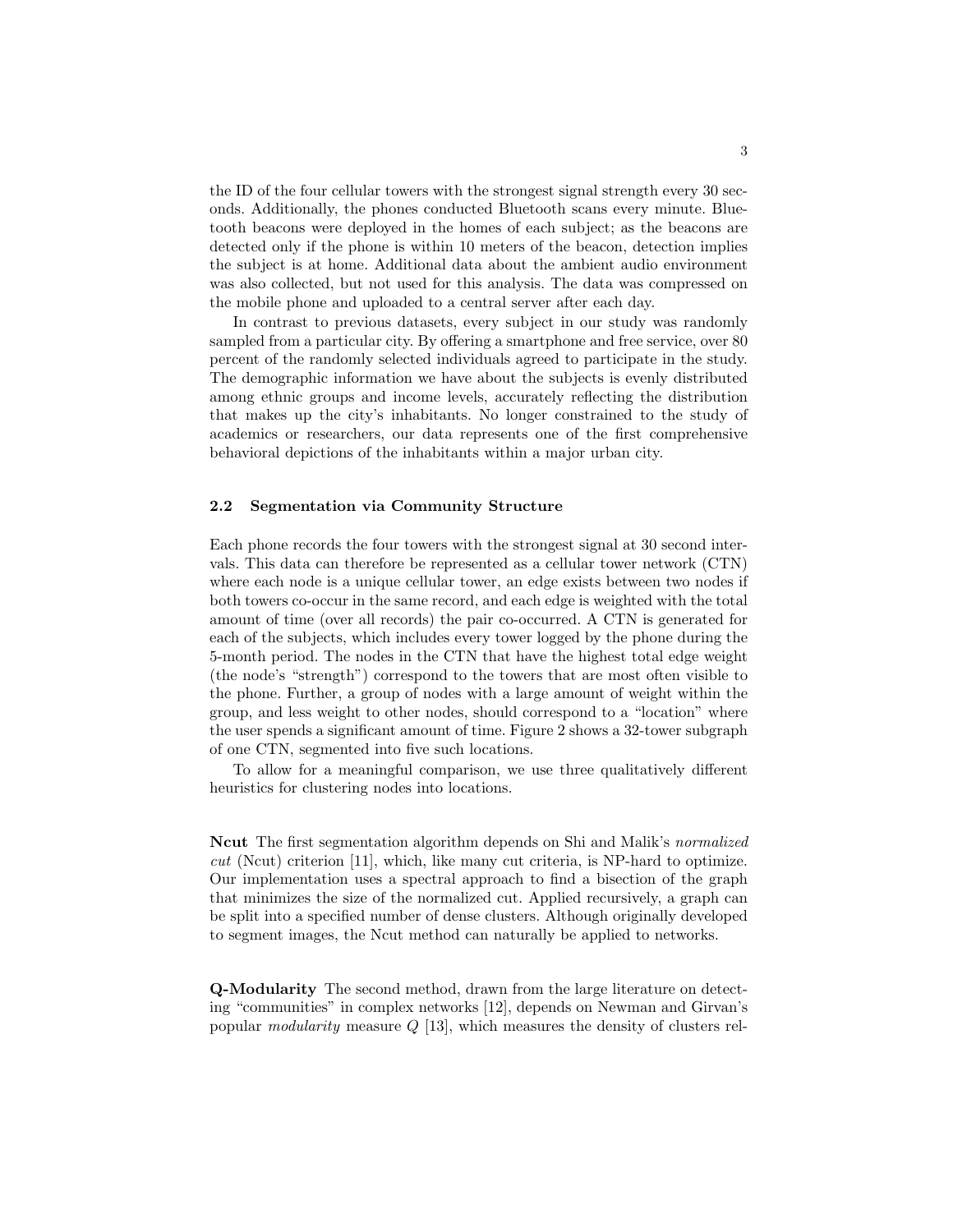

Fig. 1. A 32-tower subgraph of one of our cellular tower networks, segmented into five "locations," clusters of nodes in which towers frequently co-occur in the phone's records.

ative to a simple, randomized null model.

$$
Q = \sum_{s=1}^{m} \left[ \frac{l_s}{L} - \left( \frac{d_s}{2L} \right)^2 \right] \tag{1}
$$

where  $l_s$  is the number of edges between the nodes within cluster  $s, L$  is the total number of edges in the network, and  $d_s$  is the sum of degrees of the nodes in cluster s. While finding the segmentation that maximizes  $Q$  is NP-complete, there has been a significant amount of work towards this goal. Although also NP-hard to maximize, we use Clauset  $et$  al.'s greedy optimizer [14], which has been shown to perform reasonably well on real-world data.

Threshold Groups The third method is a simple-minded heuristic: we first identify the nodes in the upper decile of "strength," and then perform a breadthfirst search on the induced subgraph. Each connected component in this subgraph is labeled as a unique location, and all remaining nodes in the original graph placed in an additional group.

Although all based on somewhat similar principles, in practice these methods produce dramatically different segmentations of our CTNs. This is in part because the first algorithm requires as input the number of segments to be found, unlike the other two.

#### 2.3 Inference via Bluetooth Beacons

One objective measure of these clusterings is to use independent information derived from the Bluetooth beacons, installed in the homes of each subject in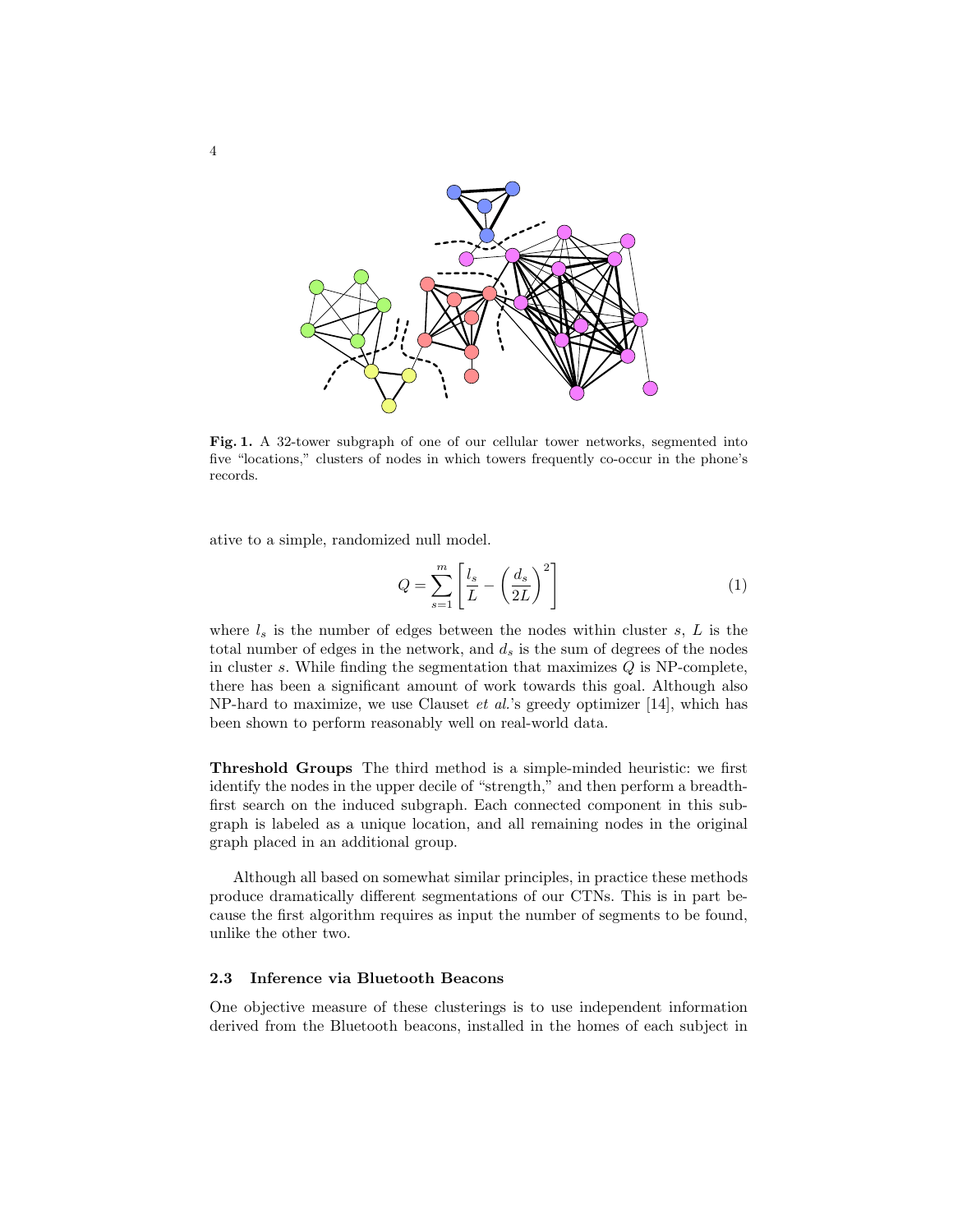the study. Every minute the phone scans for visible Bluetooth devices and if a beacon is within 10 meters of the phone, it is logged as proximate. Creating training data from the set of cellular towers detected at the same time as the bluetooth beacons, we have used several methodologies to infer if a subject is at home given a particular set of visible cellular towers.

Bayesian Posteriors It is possible to calculate the posterior probability a subject is home,  $P(L_{home})$ , conditioned on the four towers currently detected by the phone,  $T_{abcd}$ , using the likelihood, the marginal and the prior probability of being at home (based on the beacon data).

$$
P(L_{home}|T_{abcd}) = \frac{P(T_{abcd}|L_{home})P(L_{home})}{P(T_{abcd})}
$$
\n(2)

Gaussian Processes While the naive Bayesian model above works well in many cases, simply using the ratio of tower counts co-present with the Bluetooth beacon tends to fail if the phone regularly moves beyond ten meters of the beacon while still staying inside the home. Instead of normalizing by total number of times each tower is detected, it is possible to obtain additional accuracy by incorporating the signal strengths from the detected towers. There are many models for signal strength of a single cellular tower, t.  $p_t(s_t|l)$ , one such model uses training data to estimate Gaussian distributions over functions modeling signal propagation from cellular towers [15]. In our case, the training data comes from the signals of towers detected at the same time as the Bluetooth beacon in the subject's home, and the inference is binary (home or not home); however, these models are easily extendable for more broad localization.

Deviations in Tower Signal Distributions The two models above generate a probability of being at home associated with a single sample of detected towers (ie: the four tower IDs and their respective signal strengths). However, during the times when a subject is stationary, the phone continuously collects samples of the detected towers' signal strengths. These samples can form 'fingerprint' distributions of the expected signal strengths associated with that particular location. It is possible to detect deviations within these distributions of signal strengths using a pairwise analysis of variance (ANOVA) with the Bonferroni adjustment to correct for different sample sizes. Training the home distributions on the times when the beacon is visible (or if there are no beacons, on times when the subject is likely home such as 2-4am), an ANOVA comparing this home distribution with a distribution of recent tower signal strengths makes it possible to identify if the subject is truly at home, or is at a next-door neighbor's house. In previous work, such tower probability density functions have successfully localized a phone down to the office-level [3].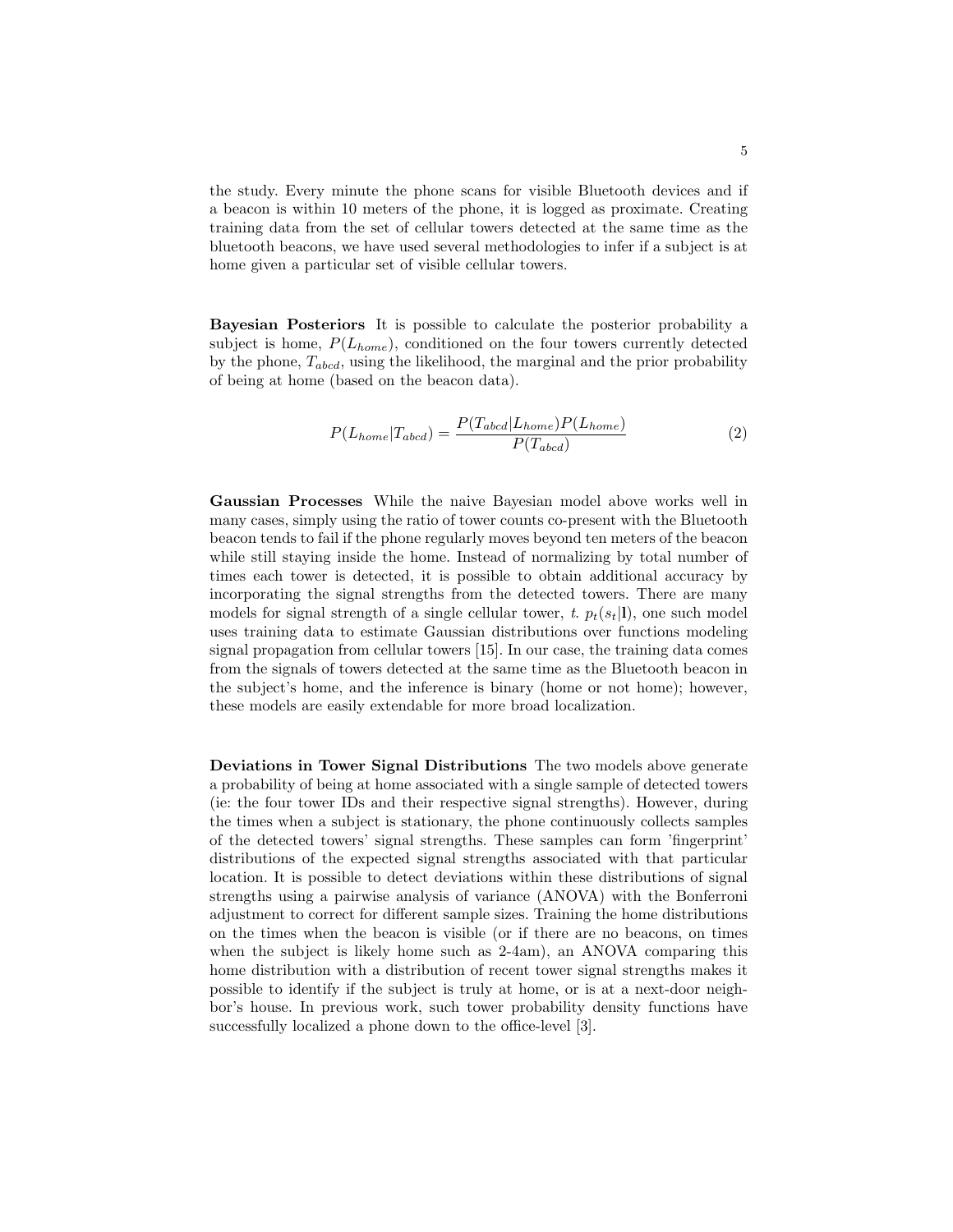

Fig. 2. CTN Segmentation. The giant component of a subject cellular tower network, segmented into 15 major location clusters (represented by 15 colors) using the Qmodularity community structure method.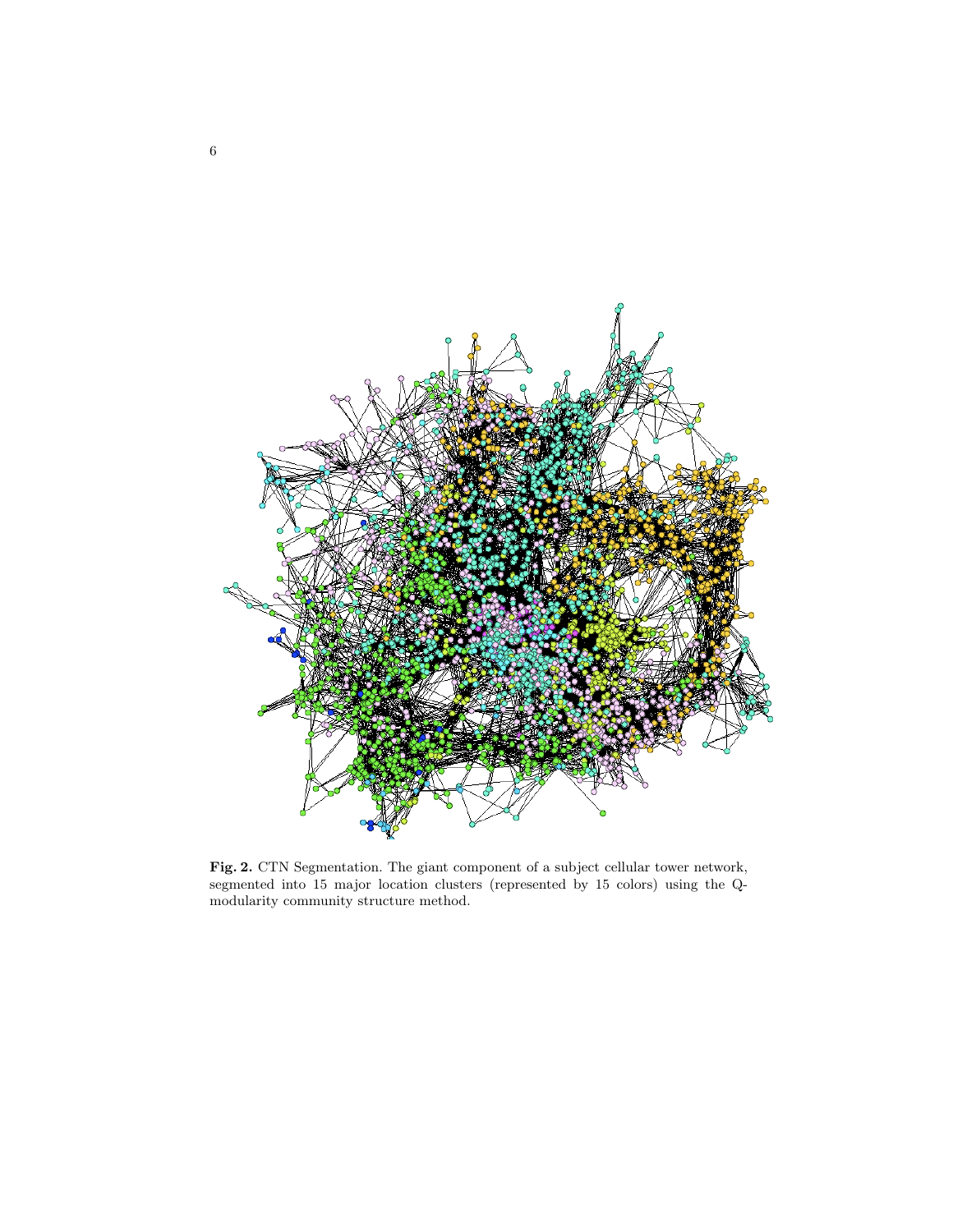#### 2.4 Prediction via Dynamic Bayesian Networks

The clusters of towers identified above can be incorporated as states of a dynamical model. Given a sequence of locations visited by a subject, we can learn patterns in their behaviour and calculate the probability of them moving to different future locations. We start with a baseline dynamical model and introduce additional observed and latent variables in order to model the situation more accurately.

The simplest dynamical Bayesian network we can use for location prediction is a Markov chain, in which the location  $y_t$  depends only on the location at the previous time step,  $y_{t-1}$ . The maximum likelihood transition probabilities  $p(y_t|y_{t-1})$  can easily be estimated. Given evidence that a user is in a particular location at time t, this allows us to calculate the  $\tau$ -step-ahead prediction  $p(y_{t+\tau}|y_t).$ 

We note that patterns of movement in practice are dependent on the time of day and the day of week. Subjects typically exhibit different dynamics on weekday mornings than on Saturday evenings, for example. Figure 3(a) shows an extended model where the probability of being in a location is also dependent on the hour of day  $h_t$  and the day of week  $d_t$ . In the experiments below, we code  $h_t$  to take on the values "morning", "afternoon", "evening" and "night", and code  $d_t$  to take on the values "weekday" or "weekend". After learning maximum likelihood parameters we can calculate the predicted density  $p(y_{t+\tau} | y_t, d_{t+1:t+\tau}, h_{t+1:t+\tau})$ for new observations from the same user.

#### 2.5 X-Factors for Abnormality Modeling

While there is strong structure in human behavior, there are also regular deviations from the standard routines. We incorporate an additional latent variable into our model to quantify the variation in behavior previously unaccounted for in the fully observed models above.

The model we use for this is shown in Figure 3(b). Here we factorize the location variable so that it depends on a hidden "abnormality" variable  $a_t$ . The model can now switch between "normal" and "abnormal" behaviour depending on whether  $a_t$  is 0 or 1 respectively, as demonstrated in previous physiological condition monitoring work [16].

We expect abnormal dynamics to be related to the normal dynamics but with a broader distribution. When estimating these dynamics, we therefore want to keep relevant structure in the dynamics (e.g. transitions between physically neighboring locations are still more likely), while allowing wider possibilities including non-zero probability of transitions not seen in the training data. We can achieve this effect by tying the parameters between the normal and abnormal transition probabilities such that  $p(y_t|y_{t-1}, d_t, h_t, a_t = 1)$  are a smoothed version of  $p(y_t|y_{t-1}, d_t, h_t, a_t = 0)$ . To smooth the transition matrices for every combination of  $d_t$  and  $h_t$  we add a small constant  $\xi$  to each entry in the matrix and renormalize.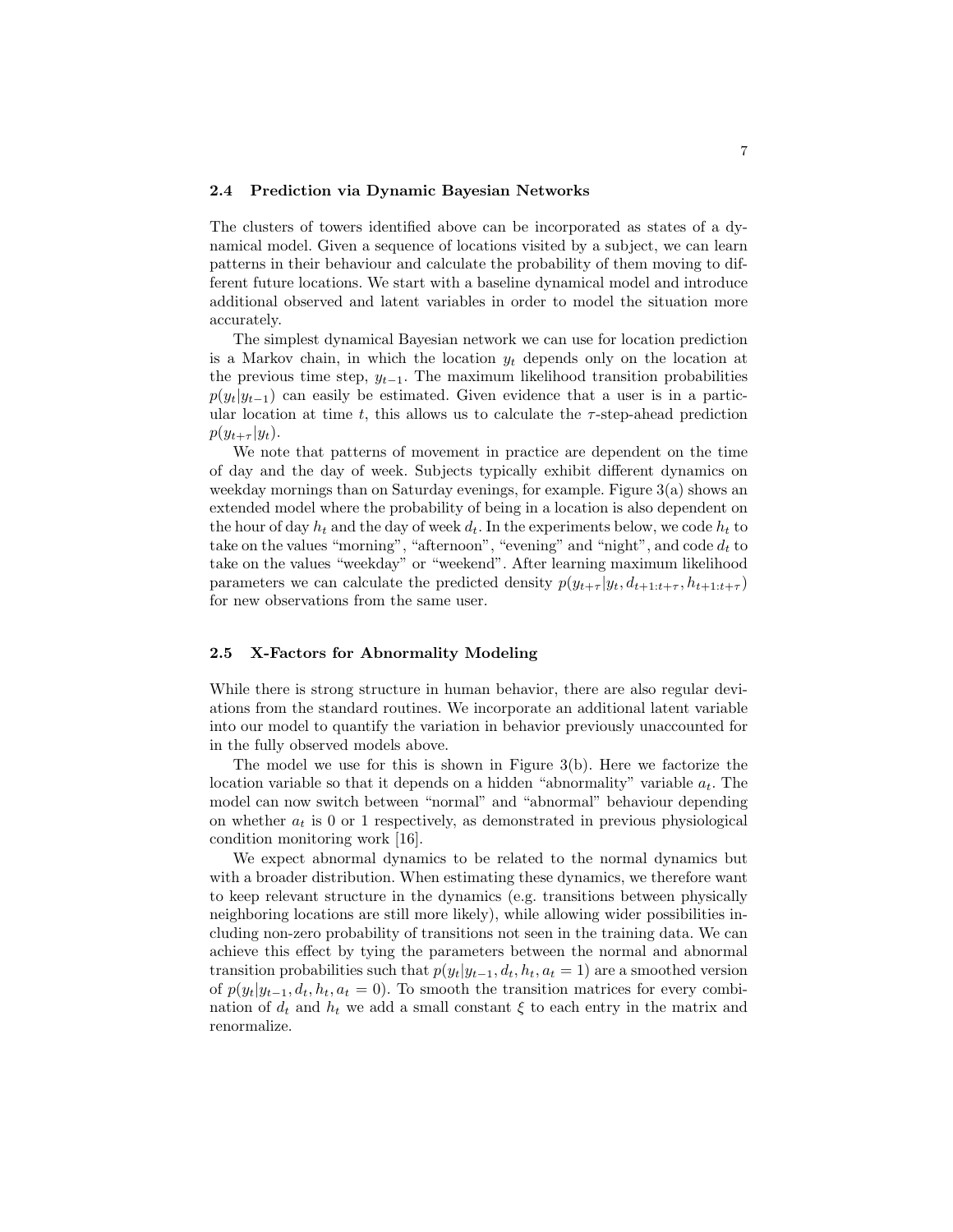

Fig. 3. Two DBN models used for location prediction. Shaded nodes are observed and unshaded nodes are latent;  $y_t$  denotes location,  $d_t$  denotes day of week,  $h_t$  denotes hour of day, and  $a_t$  denotes abnormal behaviour (all at time t). Panel (a) shows a fully observed model as a contextual Markov chain (CMC), and panel (b) shows the X-factor model, where location is additionally conditioned on the latent abnormality variable.

Learning of this model can be done with expectation-maximization (EM). We perform a standard E-step to calculate the probability of being in the normal or abnormal regime at each time frame, then modify the standard M-step to use the parameter tying above. In the experiments below, we set  $\xi = .1$  by hand, though in principle this parameter can also be learnt using EM. Increasing  $\xi$ effectively specifies that a sequence has to depart further from normal dynamics in order to be considered "abnormal".



Fig. 4. Inferred points of abnormality using the X-Factor model. Each weekday the subject moves consistently between home (location 31) and work (location 15), but on the third day makes some extra, unusual journeys. The locations in this example were given by the Group Threshold segmentation method.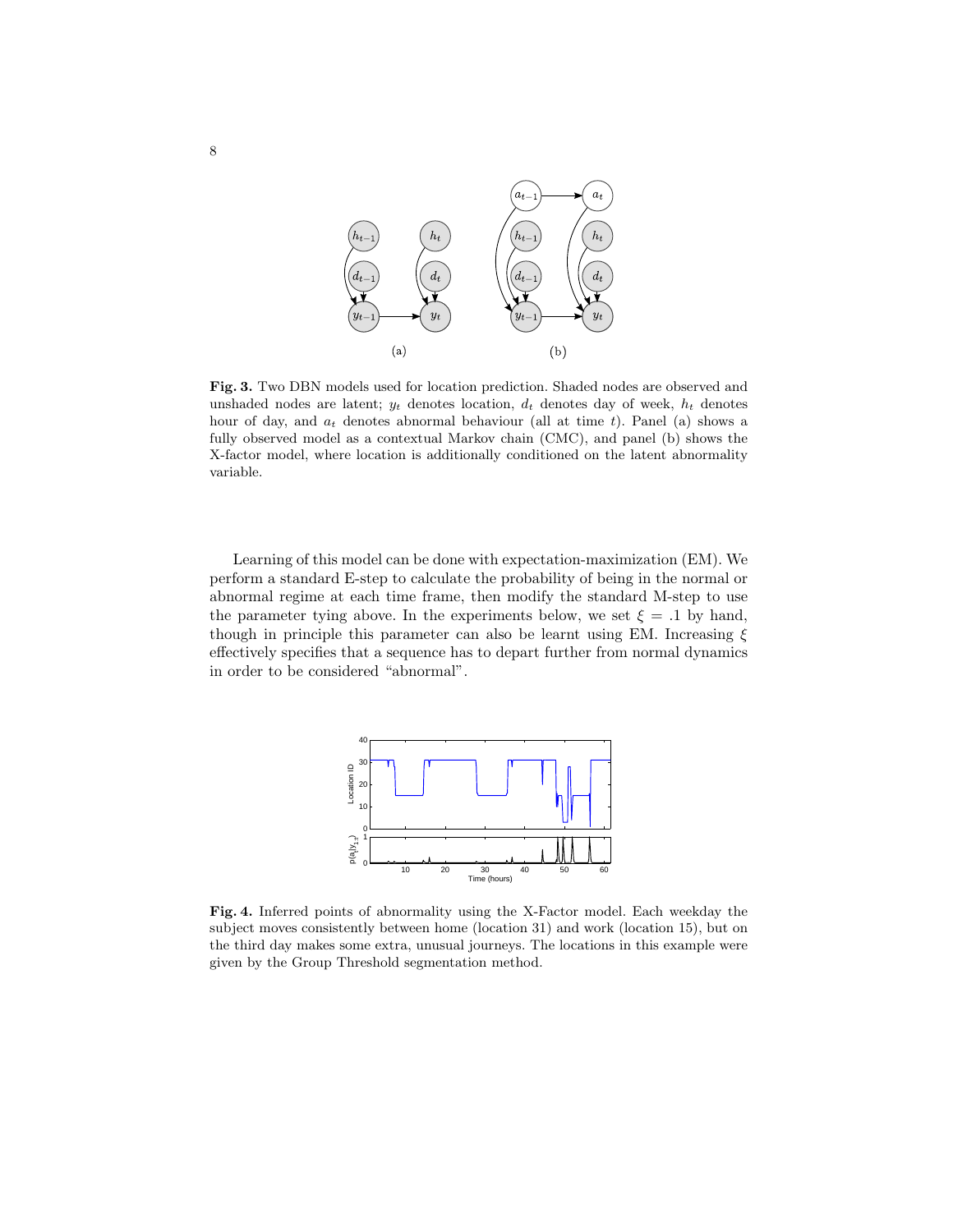## 3 Results & Discussion

#### 3.1 Segmentation Validation

We have shown how data collected from installed Bluetooth beacons can be used to create a known cluster of towers associated with each subject's home. We used this known cluster to validate each segmentation algorithm, selecting twenty locations for the Ncuts technique. Table 1 categorizes the community detecition algorithms by how well they detected the "home" towers as defined by the Bluetooth beacons,  $C_{BT}$ . The home cluster of towers generated by the Threshold Groups technique incorporated  $C_{BT}$  for every subject,  $P(C_{BT} \subset C_H) = 100\%$ , while this was the case for the Q-Modularity technique only 86% of the time. However, the other important statistic is the ratio of the number of the Bluetooth home towers,  $N_{C_{BT}}$ , to the number of towers in the inferred home cluster,  $N_{C_H}$ . This ratio describes how many additional towers were included in the inferred home location; for example, the Q-Modularity home cluster has a ratio of  $.18$ , indicating that its home cluster contains approximately five times as many towers as needed. Despite averaging the most number of clusters, the Ncuts home cluster has a ratio of .0061, implying that a few large clusters tend to dominate these segmentations.

| method                                                                                                                                                                                   | $\mu_{N_C}$ (σ) $P(C_{BT} \subset C_H) \frac{N_{C_{BT}}}{N_{C_H}}$ |       |
|------------------------------------------------------------------------------------------------------------------------------------------------------------------------------------------|--------------------------------------------------------------------|-------|
|                                                                                                                                                                                          | .93                                                                | .0061 |
| $\begin{tabular}{l c c} \hline \textbf{Ncuts} & \textbf{20 (0)}\\ \textbf{Q-Modularity} & \textbf{13.3 (11.7)}\\ \textbf{Threshold Groups} & \textbf{6.8 (13.7)}\\ \hline \end{tabular}$ | .86                                                                | .18   |
|                                                                                                                                                                                          | 1.0                                                                | .045  |

**Table 1.** Segmentation Validation via Bluetooth Beacons.  $\mu_{N_C}$  is the average number of clusters generated by each segmentation method.  $P(C_{BT} \subset C_H)$  represents the probability that the set cellular towers associated the Bluetooth beacon at the subject's home,  $C_{BT}$ , is fully contained in a single cluster,  $C_H$ . The last column corresponds to the ratio of the actual number of home towers,  $N_{C_{BT}}$  to the number of home towers inferred by the different segmentation methods,  $N_{C_H}$ . A small number corresponds to incorporating a large number of towers within the home cluster.

#### 3.2 Dwell & Movement Prediction

The three DBNs described above were trained on sequences of transitions between the locations that were inferred by each segmentation method. To compensate for the bias towards self-transitioning (at virtually every instance, the most likely event will be that the subject does not change locations), we compare the models success only on instances when a subject is about to transition between inferred locations. The DBNs are tasked with predicting the location where the subject is about to move. Table2 lists these prediction accuracies for the three segmentation methods and the two full-observed Markov models. While the Xfactor model provides additional information about the regularity of a particular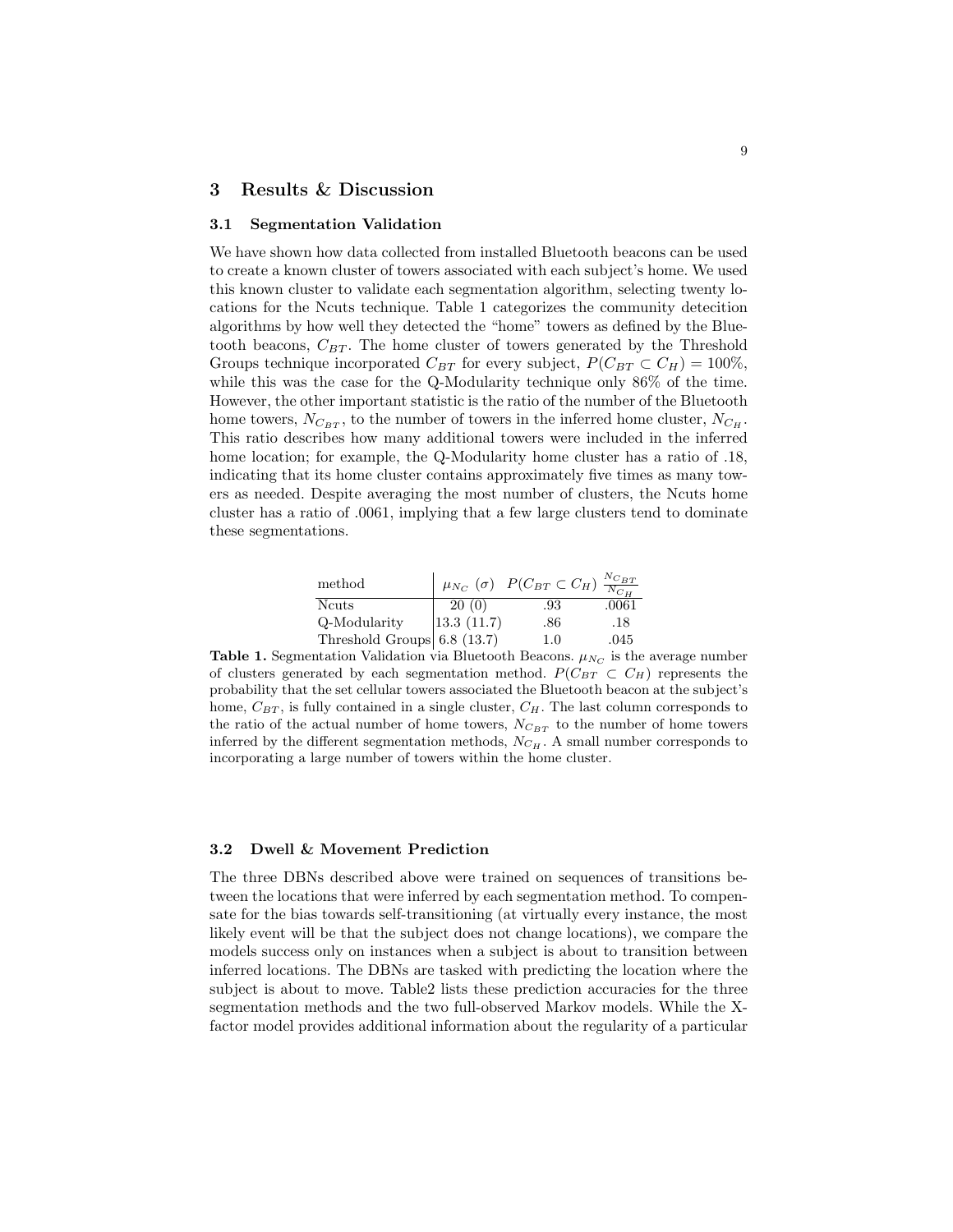behavior, its accuracy is identical to the contextualized Markov model and was not included in the table. It is of interest that the highest accuracies did not come from the segmentation methods that provided the largest cluster sizes (Ncuts), but rather the smallest number of clusters (Threshold Groups). However, a direct comparison between these accuracies is not possible due to the differences in the dimensionality of the state spaces. A model with fewer inferred locations  $(N<sub>C</sub>)$  should be expected to do better because it has less potential for a wrong prediction. In the extreme, a model with a single state will always be correct, yet obviously adds little value. Therefore, while the Threshold Groups segmentation method, with an average of 6.8 inferred salient locations ( $\sigma = 13.7$ ), generated accuracies of over 99%, future work in predicting location dwell times may provide more conclusive information about the dominance of one particular segmentation method over the others. Given the extremely high accuracies using an unconditioned Markov model, incorporating information about the time of day and day of the week unsurprisingly adds little additional value.

|                  |            | MC Transition CMC Transition | MC Dwell | CMC Dwell                       |
|------------------|------------|------------------------------|----------|---------------------------------|
| method           | Prediction | Prediction                   |          | Error (minutes) Error (minutes) |
| Ncuts            | .932       | .933                         | 79.1     | 78.9                            |
| Q-Modularity     | .953       | .954                         | 91.0     | 75.7                            |
| Threshold Groups | .992       | .992                         | 89.2     | 84.1                            |

Table 2. Transition Accuracy and Dwell Errors. For every instance a subject moves between two clusters of towers, the DBN can be used to predict the subsequent cluster. The different accuracies between the segmentation methods are due to not only how well the clustering techniques performed at identifying the true salient locations, but also to the number and size of the clusters (described in Table 1). Given these high accuracies, the inclusion of the temporal observations in the Contextual Markov Chain (CMC) does not appear to provide significant improvement to the standard Markov chain (MC).

#### 3.3 Entropic Individuals

By calculating the standard Shannon information entropy metric of the learned transition probabilities of the X-factor model,  $H = -\sum p \times log_2(p)$ , we are able to quantify the amount of behavioral regularity of each subject. The means and variances of this entropy metric are segmented across demographics in Table 3. Of particular note is the high entropy variance, indicating that there are individuals across all demographics whose behavioral patterns are seemingly unstructured. This finding runs contrary to previous research conducted on university students and staff which suggested behavioral entropy is correlated with demographics [3].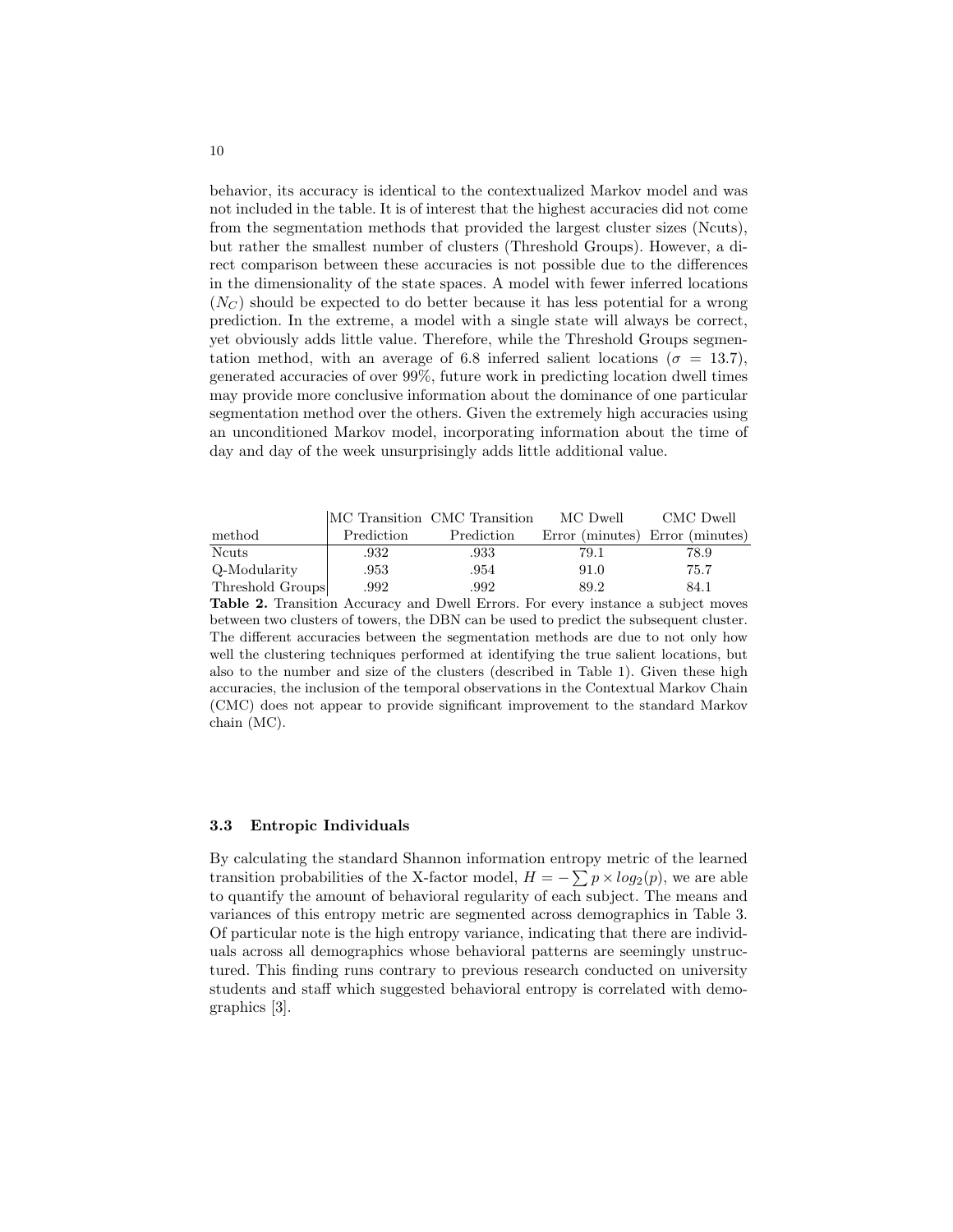

Fig. 5. A sequence of transitions between clusters of towers corresponding to locations (top) and the average error rates for predicted transitions (bottom). The X-factor model was tested on approximately one month of movement segmented using Ncuts into 20 locations. While the top inferred location is 92% correct for this set of data, the subsequent location is in the top four locations over 99% of the time.

| demographic(N)              | $\mu_{entropy}$ ( $\sigma \times 10^2$ ) |
|-----------------------------|------------------------------------------|
| Age:                        |                                          |
| under $35(107)$             | 30.1(4.2)                                |
| $35$ and over $(108)$       | 28.0(4.2)                                |
|                             |                                          |
| Gender:                     |                                          |
| Male $(136)$                | 28.3 (4.4)                               |
| Female (79)                 | 30.3(3.8)                                |
|                             |                                          |
| Income:                     |                                          |
| over \$60,000 (73)          | 34.2(4.3)                                |
| $$60,000$ and under $(140)$ | 26.4(4.0)                                |
|                             |                                          |
| Education:                  |                                          |
| College Grad (79)           | 31.2(4.3)                                |
| No College Degree (125)     | 27.7(4.1)                                |

Table 3. Demographic Entropy. The entropy of the conditional probability table from the X-factor model using the Group Threshold method was averaged across demographics. The results show extremely high variance, with entropic individuals in virtually every demographic as well as subjects with significant structure in their daily behavior.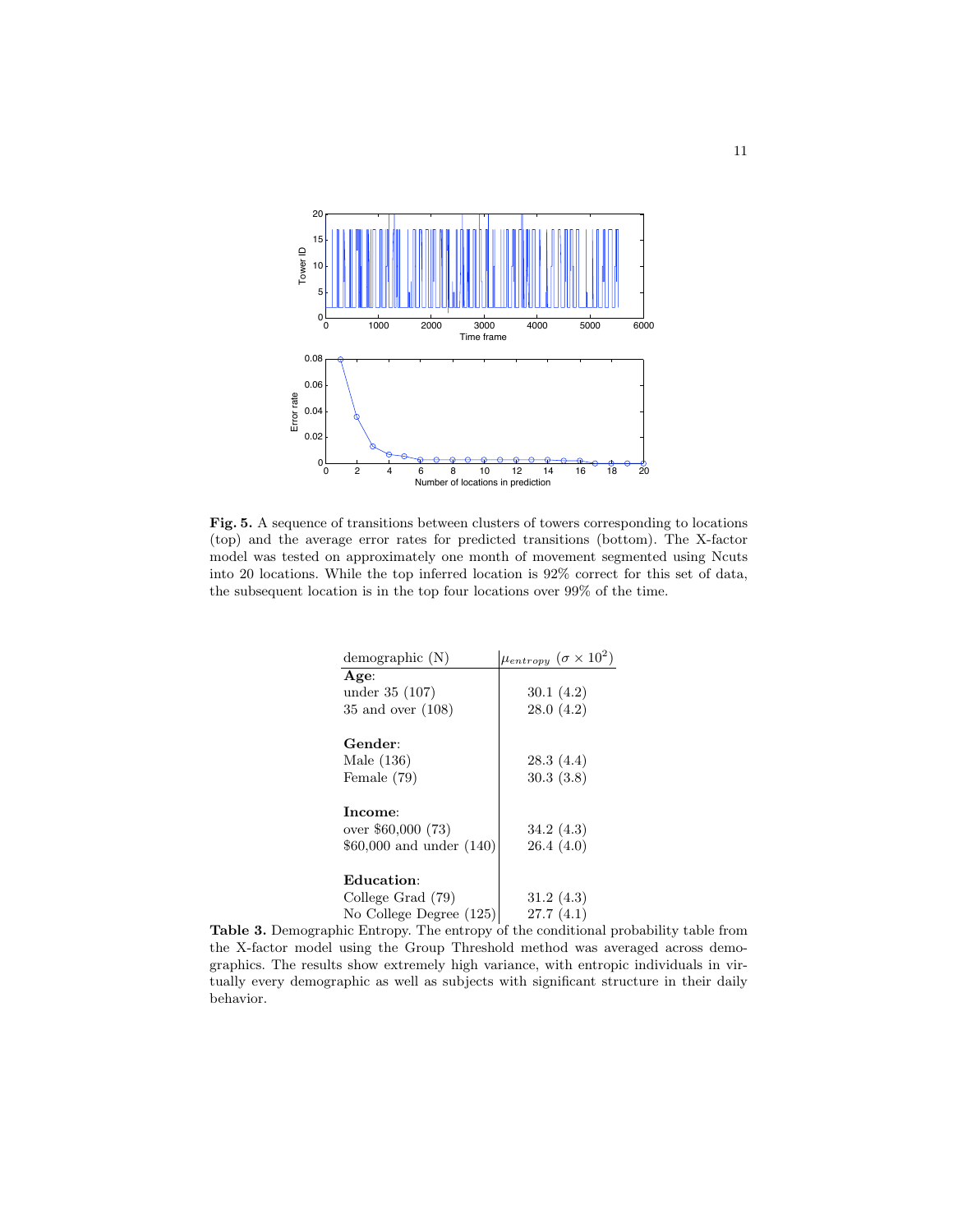#### 3.4 Future Work

This paper has provided the groundwork for the design of increasingly sophisticated models based on data from mobile phones that incorporate contextual and temporal variables and can use demographic priors for bootstrapping. For example, if the discovered Bluetooth devices can be clustered based on co-presense, it may be possible to classify particular Bluetooth phones as family, colleagues, and friends, incorporating the proximity of these individuals as observational variables. Additionally, the phones in this study also sample the ambient audio environment periodically to detect the subjects' media consumption, information that should also make for an intriguing additional observed variable in the DBN. Lastly, we would like to explore the potential of using demographic bootstrapping to aid in efficient model parameterization as introduced in similar models [10].

We have demonstrated the potential to repurpose algorithms developed originally to quantify community structure within graphs to identify salient locations within a cellular tower network. We have validated these unsupervised clustering algorithms on a known cluster of towers using the Bluetooth beacon installed in each of our randomly sampled subjects' homes. The resultant set of inferred clusters of towers correspond to salient locations and are incorporated as states in our DBN models. We introduced the X-Factor model to detect behaviors that deviate from a given routine by incorporating an additional latent variable corresponding a normal / abnormal switch. By calculating the entropy of the transition matrix from this model we were able to quantify the amount of structure in the daily routines of different demographics. It is our hope that these analytical methodologies will provide a framework for future studies of this rich behavioral data, currently being generated by the majority of humans today.

## References

- 1. Gonz´alez, M.C., Hidalgo, C.A., Barab´asi, A.L.: Understanding individual human mobility patterns. Nature 453(7196) (Jun 2008) 779–782
- 2. Onnela, J., Saramaki, J., Hyvonen, J., Szabo, G., . . . , D.L.: Structure and tie strengths in mobile communication networks. Proceedings of the National Academy of Sciences 104(7332) (Jan 2007)
- 3. Eagle, N., Pentland, A.: Reality mining: sensing complex social systems. Personal and Ubiquitous Computing 10 (Jan 2006) 255–268
- 4. Chen, M., Sohn, T., Chmelev, D., Haehnel, D., Hightower, J., Hughes, J., LaMarca, A., Potter, F., Smith, I., Varshavsky, A.: Practical metropolitan-scale positioning for gsm phones. Ubicomp 2006, Lecture Notes in Computer Science 4206 (Jan 2006) 225–242
- 5. LaMarca, A., Chawathe, Y., Consolvo, S., Hightower, J.: Place lab: Device positioning using radio beacons in the wild. Pervasive 2005, LNCS 3468 (Jan 2005) 116–133

12